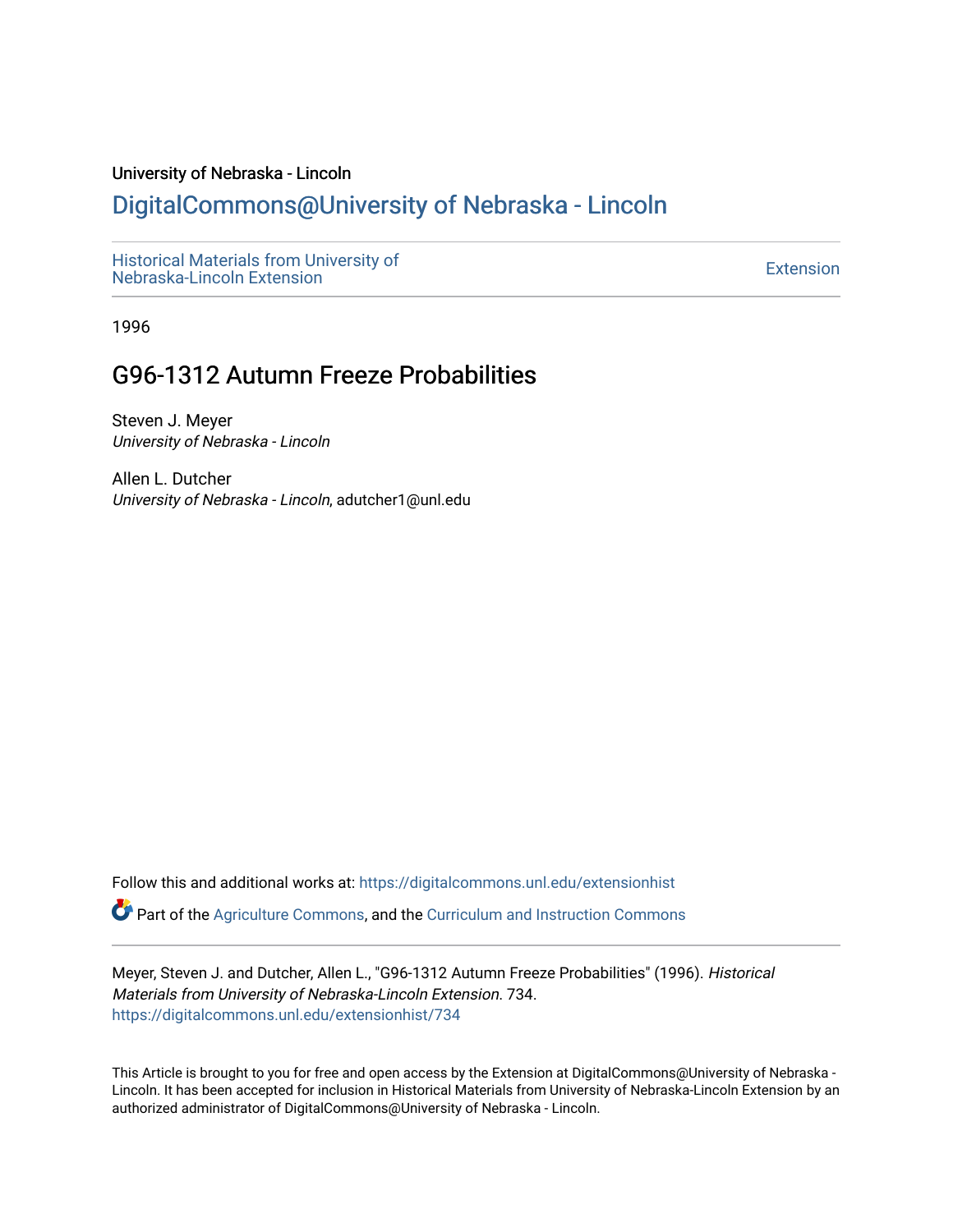

# **Autumn Freeze Probabilities**

**Autumn freeze probabilities based on 47 years of data are examined for 48 locations in Nebraska.**

*Steven J. Meyer, Extension Specialist, Agricultural Climatology Allen L. Dutcher, Nebraska State Climatologist*

- Radiation and Advection Freezes
- Location Specific Freeze Considerations
- Effect of Autumn Freeze on Corn and Soybean
- Autumn Freeze Probabilities in Nebraska

The potential of an early autumn freeze is of great concern to farmers, gardeners, and other plant growers. A climatological analysis of autumn freeze events across Nebraska can provide a measure of the risk involved with planting different hybrids, varieties and cultivars.

Freezes are generally classified as light, moderate, or hard. A light freeze occurs when the minimum temperature falls within the range of 29°F to 32°F; a moderate freeze when the minimum temperature falls within the range of 25°F to 28°F; and a hard freeze when the minimum temperature falls to 24°F or below.

## **Radiation and Advection Freezes**

There are two types of freeze events: radiation freeze and advection freeze.

#### **Radiation Freeze**

During the nighttime hours, heat is radiated from the earth's surface into the atmosphere. As the surface temperature drops, the layer of air next to it cools. Since cold air is heavier than warm air, the coldest air collects near the surface. This layer of cold air grows deeper as the night progresses. If the air is sufficiently cool to begin with, freezing temperatures may result from this cooling process.

Conditions necessary for a radiation freeze include clear skies, air with a dew point near or below 32°F, and calm or nearly calm winds. Such conditions are typically found near the centers of cool high pressure systems. In Nebraska, radiation freezes are usually the type of freeze that occurs last in the spring and first in the autumn.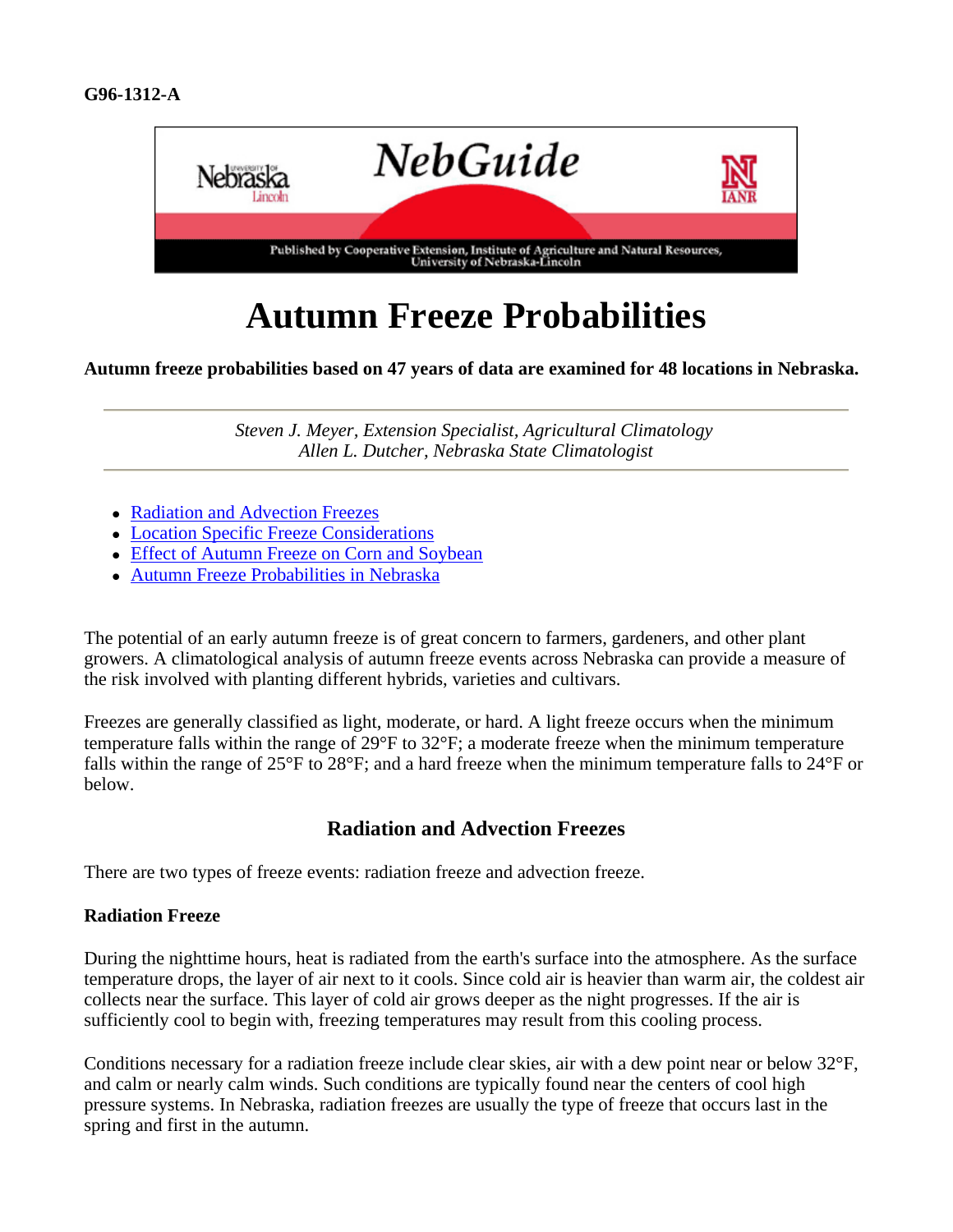#### **Advection Freeze**

These types of freezes result from cold air being transported into an area by wind. The winds, typically blowing from the north or northwest, are normally associated with the passage of a cold front, the leading edge of a cold air mass (high pressure system).

The most damaging type of freeze occurs when an advection freeze and radiation freeze occur in tandem. This can occur with the passage of a strong cold front during the daylight or evening hours, followed by clear calm conditions during nighttime hours as the center of high pressure moves overhead.

## **Location Specific Freeze Considerations**

Slight variations in local terrain are important to consider particularly when conditions are conducive to radiation freeze. As previously mentioned, colder air is heavier; thus, the cold air will drain into depressions such as river valleys and low spots between hills. Therefore, any vegetation growing in these depressions is more susceptible to freeze damage.

Another consideration during radiation freezes is that the coldest air collects near the surface. Thus, temperatures at or near ground level may be as much as 5° to 10°F colder than at the official measuring height of 5 feet. This difference in temperatures could have dire consequences for tender, low-lying vegetation.

# **Effect of Autumn Freeze on Corn and Soybean**

Plant species, stage of plant development, and the intensity and duration of cold temperatures are three of the most important factors that determine the severity of an autumn freeze. In its early stages of development, winter wheat is highly resistant to freezes of about -5°F. For some fruit trees, such as apple, autumn freezes begin the vernalization process that stimulates growth in the coming spring. Most row crops, however, are susceptible to freezing temperatures, the extent of damage depending heavily upon the stage of crop development.

#### **Corn**

Substantial frost damage of leaf, stalk, and husk tissue will occur when temperatures remain below 32°F for four to five hours or when temperatures decline to 28°F or lower for even a few minutes before increasing to about 32°F. In the case of radiation freeze, frost damage can occur when air temperatures are several degrees above 32°F if the air is clear and still. Under these conditions, leaf temperatures can drop below the actual air temperature and upper plant parts, that are farther from the radiation source than lower parts, are more likely to incur frost damage.

The influence of frost damage on final grain yield depends on how much leaf tissue is killed and the stage of development. Generally, a freeze during the early dent stage, can reduce corn yields by 25-40 percent. Once the crop has reached the fully dented stage a freeze will only reduce yield 5-10 percent. If the crop is physiologically mature no yield loss will occur.

#### **Soybean**

Compared to corn, soybean is more susceptible to freezing temperatures, particularly leaf tissue. Like corn, the impact of frost on final yield is highly dependent on stage of development. Since approximately 40 percent of the yield occurs in the 20 days prior to maturity, even freezes relatively late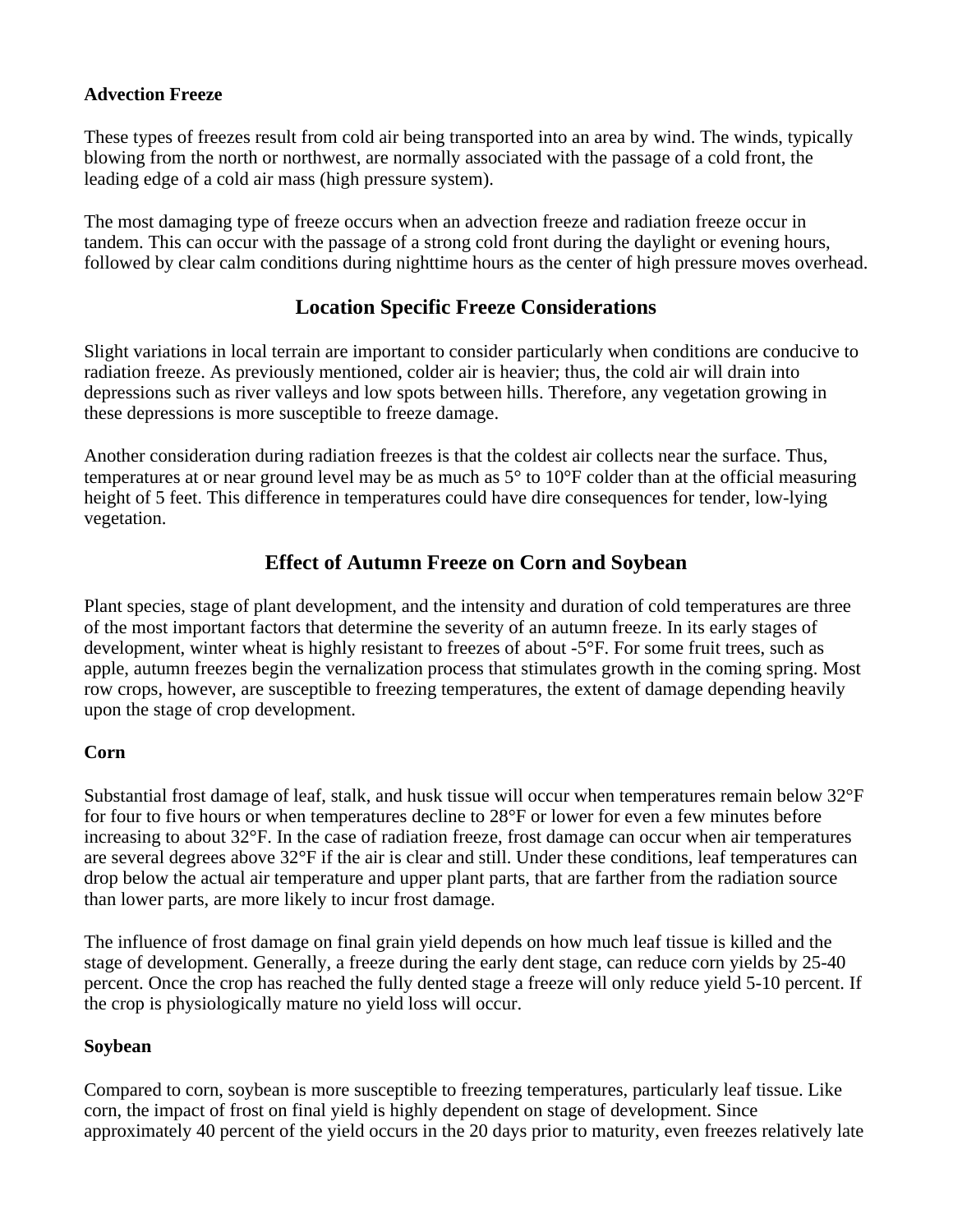in the growing season can reduce yield significantly. Studies have found that yields may be reduced by as much as 81 percent if a freeze occurs during early seed fill (R5), 20-40 percent during the full seed stage (R6), and minimal yield loss when beans have reached physiological maturity.

### **Autumn Freeze Probabilities in Nebraska**

*Table I* provides the earliest, median (middle), and latest date of occurrence for 32°F and 28°F freezes for 48 locations in Nebraska, based on 47 years of data 1949-1995.

*Figures 1-6* identify dates related to the first occurrence of an autumn freeze (32°F and 28°F, respectively). Each figure is based on 47 years of data, 1949-1995. The probability of the first autumn freeze (32°F) occurring on or after the date identified in *Figure 1* is 80 percent (i.e., a freeze on or after these dates is likely to occur in four out of five years). *Figure 2* identifies the median for "typical" date on which the first autumn 32°F minimum temperature occurs. The probability of the first autumn freeze (32°F) occurring on or after the dates identified in *Figure 3* is 20 percent (i.e., a freeze on or after these dates is likely to occur in one out of five years). The probability of the first autumn freeze  $(28°F)$ occurring on or after the dates identified in *Figure 4* is 80 percent (i.e., a freeze on or after these dates is likely to occur in four out of five years). *Figure 5* identifies the median or "typical" date on which the first autumn 28°F minimum temperature occurs. The probability of the first autumn freeze (28°F) occurring on or after the dates identified in *Figure 6* is 20 percent (that is, a freeze on or after these dates is likely to occur in one out of five years).

No one can predict when the first autumn freeze will occur. However, the information provided here is intended to assist producers to better assess the probability of autumn freeze risks around their general vicinity.



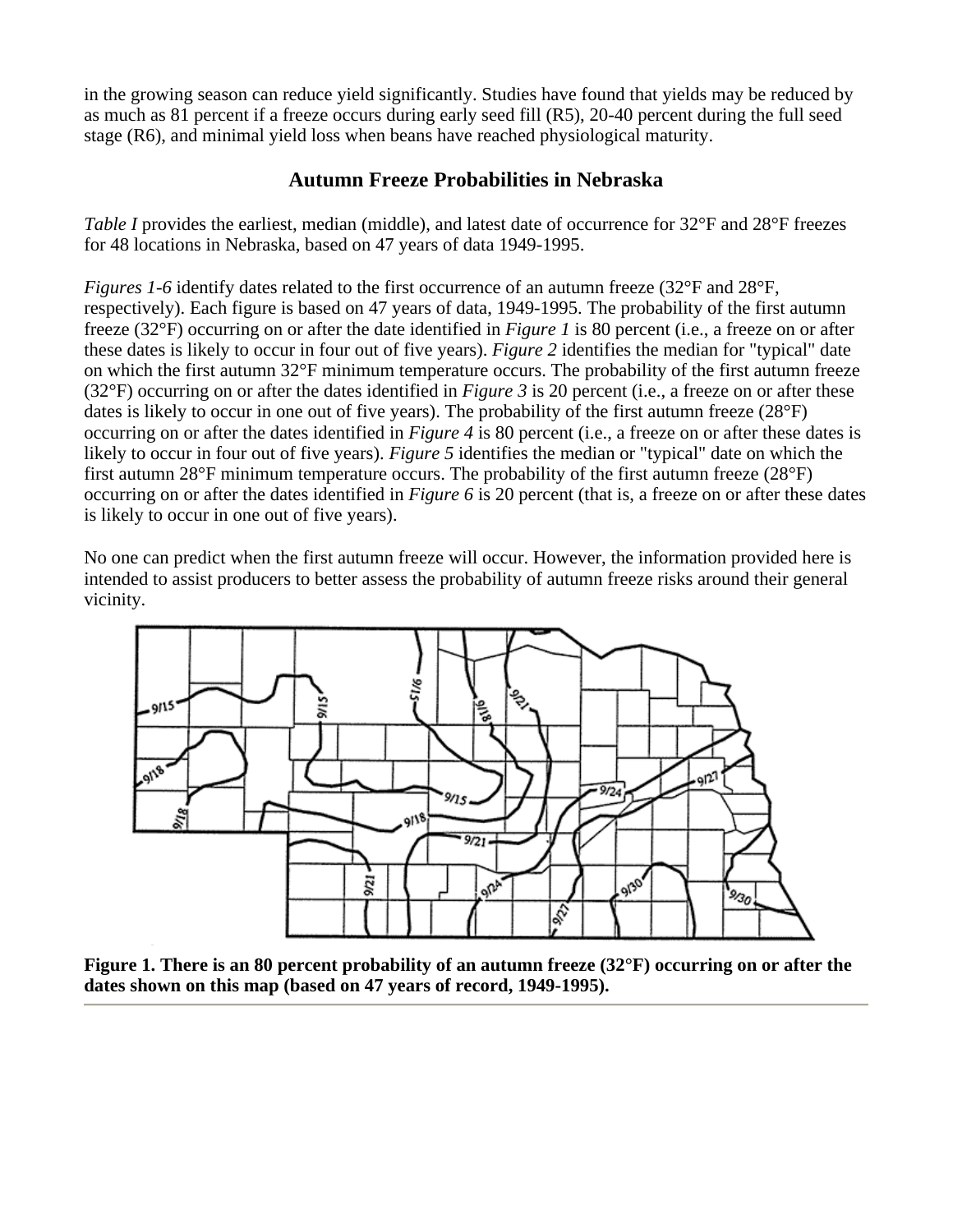

**Figure 2. Median autumn freeze (32°F) date. Half of all autumn freezes will occur before the dates shown on this map and half will occur after (based on 47 years of records, 1949-1995).**



**Figure 3. There is a 20 percent probability of an autumn freeze (32°F) occurring on or after the dates shown on this map (Based on 47 years of record, 1949-1995).**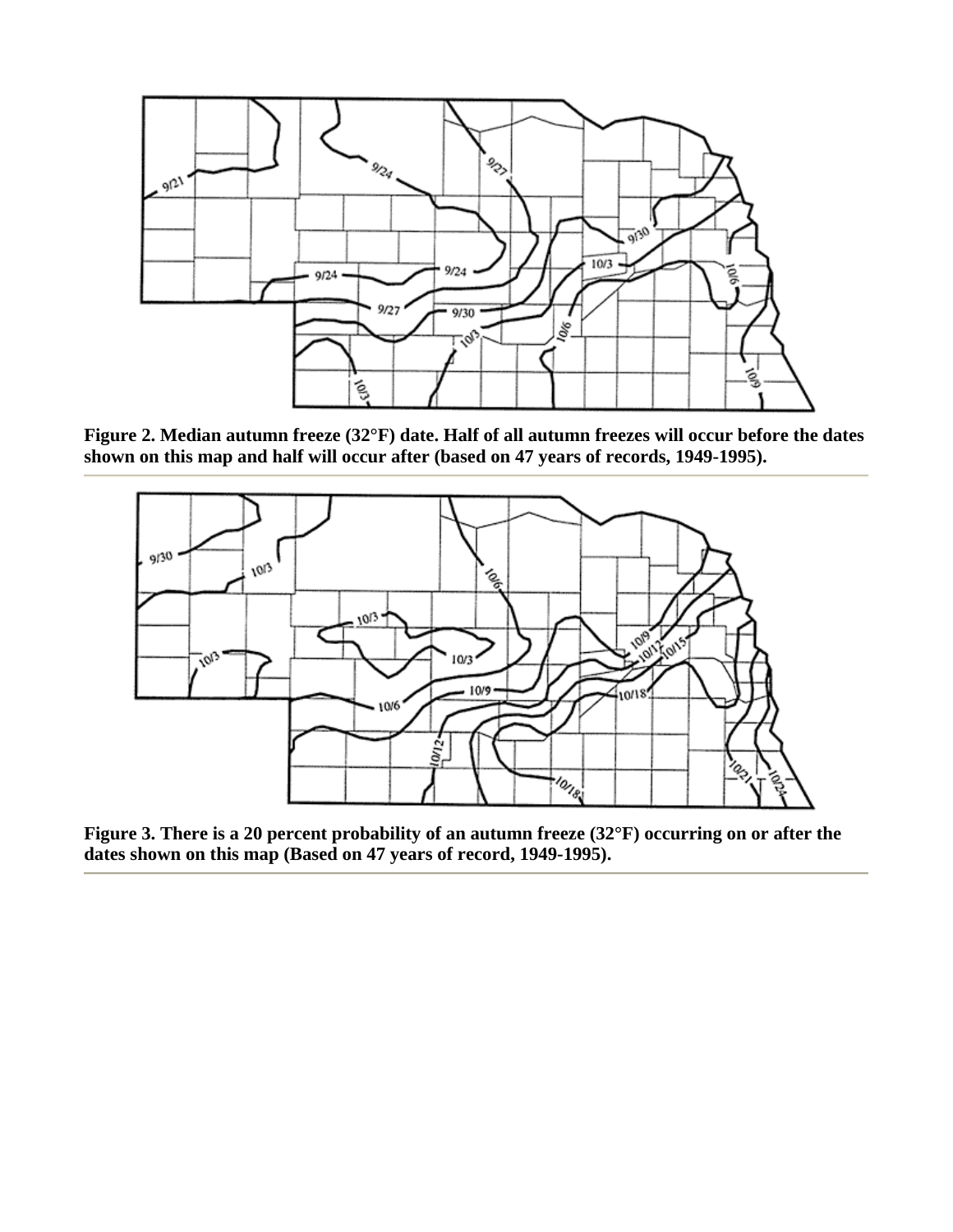

**Figure 4. There is an 80 percent probability of an autumn freeze (28°F) occurring on or after the dates shown on this map (based on 47 years of record, 1949-1995).**



**Figure 5. Median autumn freeze (28°F) date. Half of all autumn freezes will occur before the dates shown on this map and half will occur after (based on 47 years of record, 1949-1995).**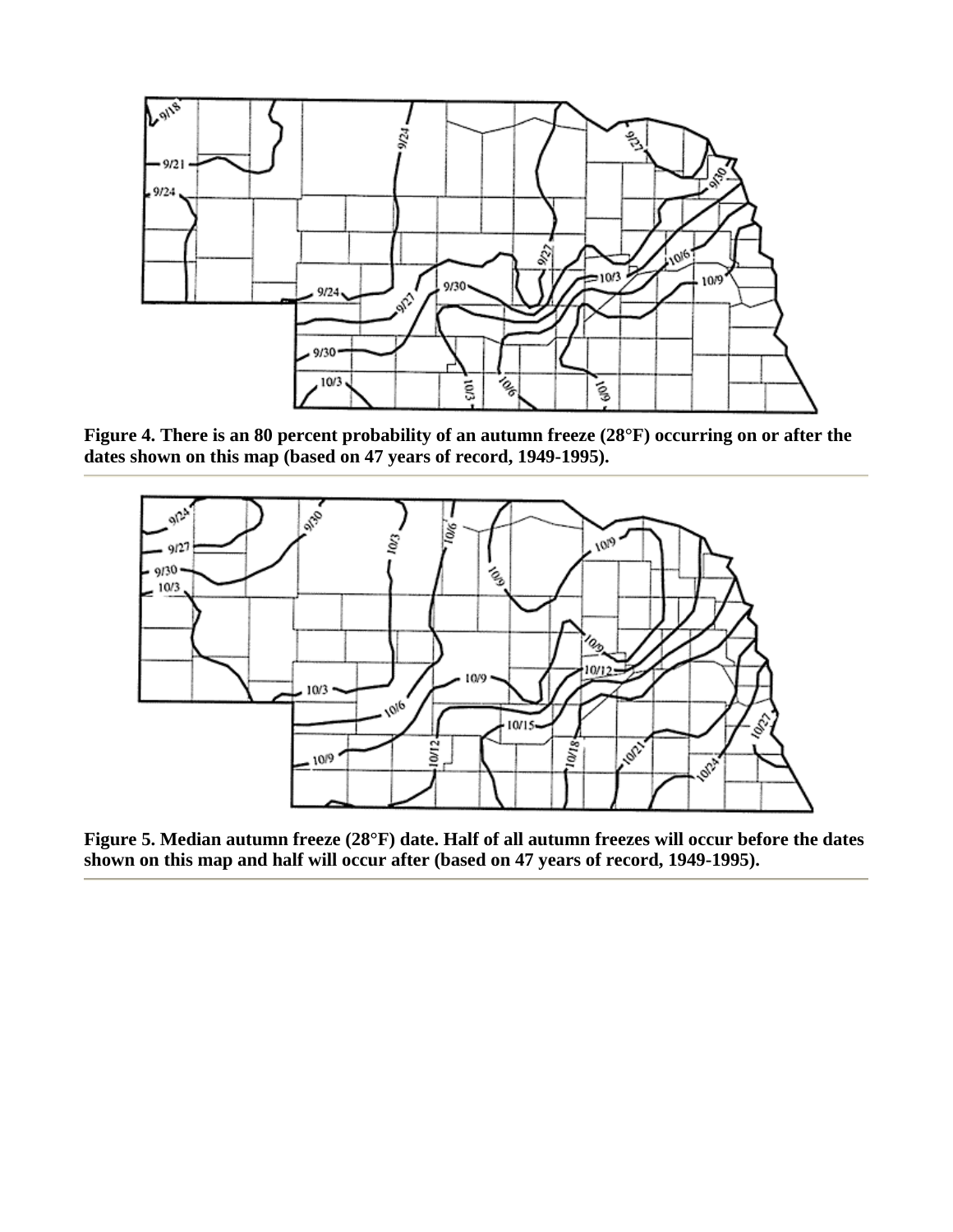

**Figure 6. There is an 20 percent probability of an autumn freeze (28°F) occurring on or after the dates shown on this map (based on 47 years of record, 1949-1995).**

**Table I. Earliest, median, and latest date of the last occurrence of a light (32°F) and moderate (28° F) autumn freeze for 48 locations in Nebraska (based on 47 years of data, 1949-1995).** 

|                     | First Autumn 32°F<br><b>Minimum Temperature</b> |               |               | <b>First Autumn 28°F</b><br><b>Minimum Temperature</b> |               |        |
|---------------------|-------------------------------------------------|---------------|---------------|--------------------------------------------------------|---------------|--------|
| <b>Location</b>     | <b>Earliest</b>                                 | <b>Median</b> | <b>Latest</b> | <b>Earliest</b>                                        | <b>Median</b> | Latest |
| Ainsworth           | 9/11                                            | 10/4          | 10/28         | 9/22                                                   | 10/14         | 11/9   |
| Albion              | 9/3                                             | 9/30          | 10/28         | 9/19                                                   | 10/7          | 10/31  |
| Alliance            | 9/3                                             | 9/23          | 10/17         | 9/9                                                    | 10/6          | 11/2   |
| Arthur              | 9/5                                             | 9/21          | 10/24         | 9/10                                                   | 10/1          | 10/28  |
| Ashland             | 9/13                                            | 10/5          | 10/29         | 9/19                                                   | 10/20         | 11/11  |
| Atkinson            | 9/12                                            | 9/29          | 10/26         | 9/12                                                   | 10/12         | 11/2   |
| Benkelman           | 9/3                                             | 10/5          | 10/28         | 9/21                                                   | 10/12         | 11/4   |
| Blair               | 9/16                                            | 10/8          | 10/31         | 9/26                                                   | 10/22         | 11/10  |
| Bridgeport          | 9/2                                             | 9/24          | 10/18         | 9/9                                                    | 10/1          | 10/28  |
| <b>Broken Bow</b>   | 9/3                                             | 9/22          | 10/14         | 9/3                                                    | 9/30          | 10/28  |
| Cambridge           | 9/3                                             | 10/3          | 10/28         | 9/21                                                   | 10/12         | 11/3   |
| <b>Central City</b> | 9/13                                            | 10/9          | 10/29         | 9/22                                                   | 10/18         | 11/10  |
| Crete               | 9/19                                            | 10/9          | 11/3          | 9/19                                                   | 10/22         | 11/11  |
| Culbertson          | 9/3                                             | 10/1          | 10/28         | 9/18                                                   | 10/11         | 11/3   |
| David City          | 9/18                                            | 10/9          | 10/29         | 9/19                                                   | 10/20         | 11/14  |
| Ewing               | 9/3                                             | 9/25          | 10/28         | 9/6                                                    | 10/3          | 10/29  |
|                     |                                                 |               |               |                                                        |               |        |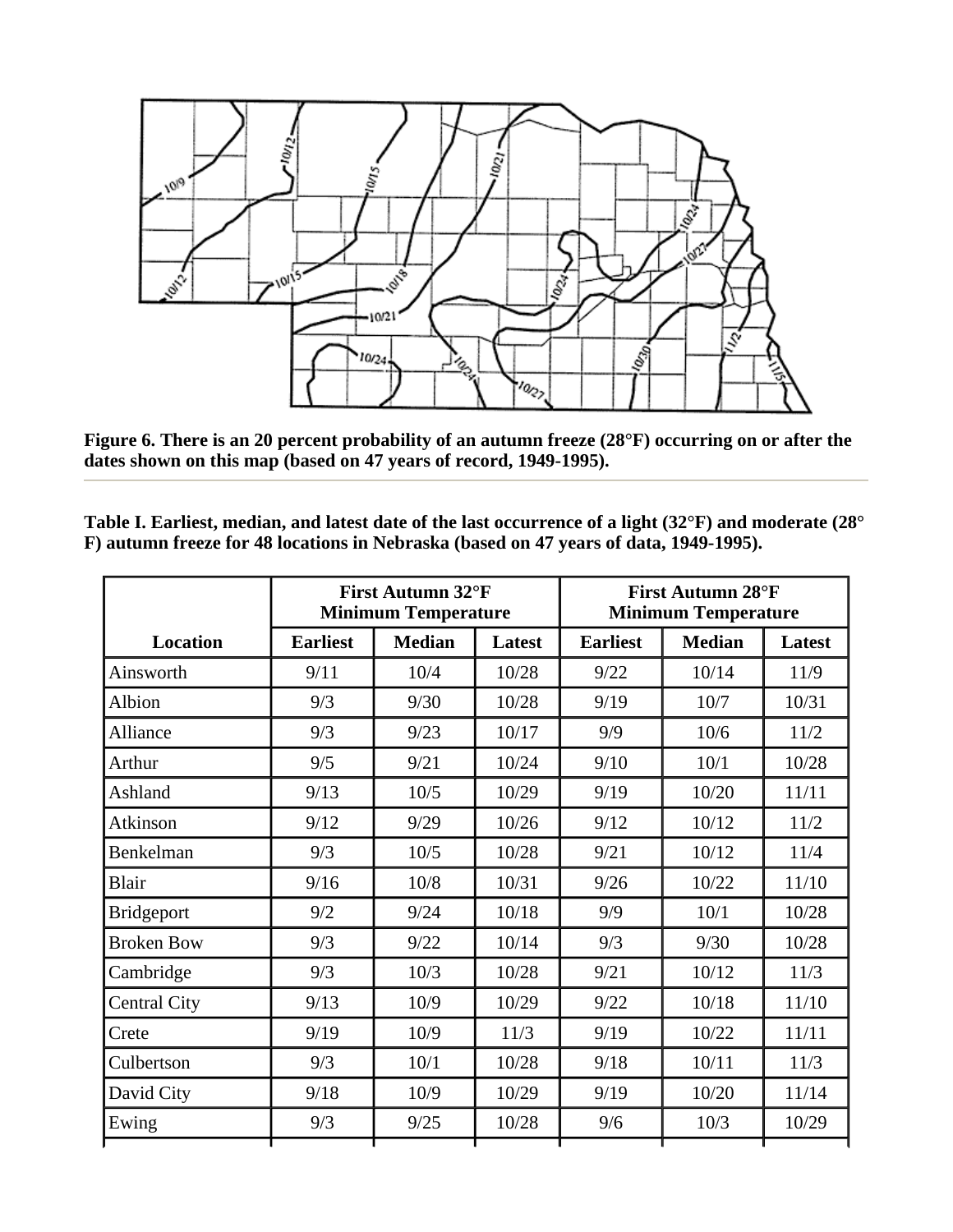| Fairbury            | 9/19                       | 10/8              | 11/3                       | 9/22                     | 10/25         | 11/11         |  |
|---------------------|----------------------------|-------------------|----------------------------|--------------------------|---------------|---------------|--|
| <b>Falls City</b>   | 9/15                       | 10/12             | 11/8                       | 9/19                     | 10/25         | 11/18         |  |
| Franklin            | 9/3                        | 10/5              | 10/29                      | 9/22                     | 10/16         | 11/10         |  |
| Fremont             | 9/17                       | 10/5              | 10/30                      | 9/23                     | 10/19         | 11/5          |  |
| Genoa               | 9/3                        | 10/1              | 10/29                      | 9/19                     | 10/7          | 10/29         |  |
| Gothenburg          | 9/3                        | 10/1              | 10/28                      | 9/21                     | 10/12         | 11/4          |  |
| <b>Grand Island</b> | 9/19                       | 10/7              | 10/28                      | 9/19                     | 10/18         | 11/7          |  |
| Harrison            | 9/3                        | 9/18              | 10/26                      | 9/9                      | 9/23          | 10/26         |  |
|                     |                            | First Autumn 32°F |                            | <b>First Autumn 28°F</b> |               |               |  |
|                     | <b>Minimum Temperature</b> |                   | <b>Minimum Temperature</b> |                          |               |               |  |
| <b>Location</b>     | <b>Earliest</b>            | <b>Median</b>     | Latest                     | <b>Earliest</b>          | <b>Median</b> | <b>Latest</b> |  |
| <b>Hayes Center</b> | 9/13                       | 10/9              | 10/28                      | 9/20                     | 10/21         | 11/10         |  |
| Hebron              | 9/19                       | 10/9              | 10/29                      | 9/22                     | 10/22         | 11/14         |  |
| Holdrege            | 9/13                       | 10/9              | 11/3                       | 9/22                     | 10/23         | 11/13         |  |
| Imperial            | 9/13                       | 10/5              | 10/28                      | 9/21                     | 10/16         | 11/3          |  |
| Kearney             | 9/13                       | 10/6              | 11/3                       | 9/19                     | 10/18         | 11/6          |  |
| Kimball             | 9/9                        | 9/23              | 10/27                      | 9/9                      | 10/4          | 10/28         |  |
| Lincoln             | 9/15                       | 10/7              | 11/7                       | 9/22                     | 10/19         | 11/10         |  |
| Madison             | 9/3                        | 9/29              | 10/28                      | 9/19                     | 10/6          | 10/29         |  |
| Minden              | 9/13                       | 10/6              | 11/3                       | 9/22                     | 10/17         | 11/7          |  |
| Mitchell            | 9/9                        | 9/22              | 10/27                      | 9/9                      | 10/6          | 11/1          |  |
| Nebraska City       | 9/19                       | 10/11             | 11/10                      | 9/29                     | 10/29         | 11/23         |  |
| North Platte        | 9/3                        | 9/24              | 10/24                      | 9/3                      | 10/3          | 10/31         |  |
| Oakdale             | 9/3                        | $9/28$            | $10/28\,$                  | 9/19                     | $10/6$        | 10/29         |  |
| Omaha               | 9/19                       | 10/9              | 11/7                       | 9/29                     | 10/25         | 11/14         |  |
| Oshkosh             | 9/1                        | 9/22              | 10/9                       | 9/10                     | 10/1          | 10/28         |  |
| Pawnee City         | 9/18                       | 10/7              | 11/11                      | 9/22                     | 10/25         | 11/15         |  |
| Ravenna             | 9/3                        | 9/30              | 10/29                      | 9/13                     | 10/7          | 10/29         |  |
| Seward              | 9/19                       | 10/12             | 10/31                      | 9/22                     | 10/24         | 11/14         |  |
| Sidney              | 9/9                        | 9/24              | 10/16                      | 9/9                      | 10/4          | 11/3          |  |
| Stanton             | 9/13                       | 10/1              | 10/29                      | 9/19                     | 10/9          | 10/31         |  |
| Valentine           | 9/3                        | 9/26              | 10/28                      | 9/6                      | 10/3          | 10/28         |  |
| Wakefield           | 9/3                        | 9/28              | 10/28                      | 9/11                     | 10/5          | 10/29         |  |
| <b>West Point</b>   | 9/3                        | 10/3              | 10/29                      | 9/19                     | 10/13         | 11/4          |  |
| York                | 9/19                       | $10/10$           | 10/29                      | 9/22                     | 10/24         | 11/14         |  |